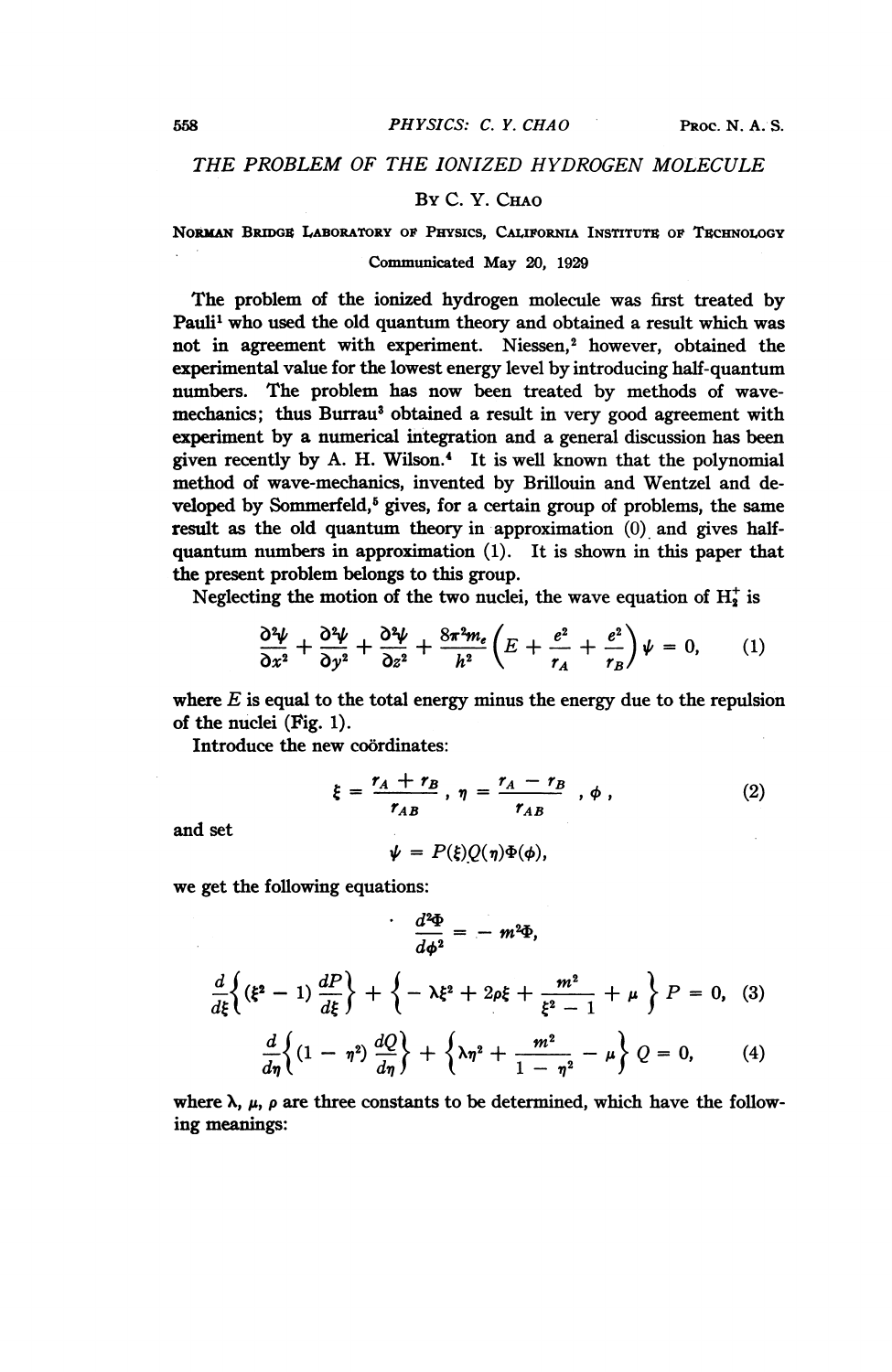Vol. 15 1929 *PHYSICS: C. Y. CHAO* 559

$$
\lambda = -\frac{2\pi^2 m_e r^2_{AB} E}{h^2} = \rho^2 \frac{E}{4E_H}, \rho = \frac{r_{AB}}{r_H}.
$$
 (5)

Since equation (4) is the well-known spheroidal wave equation whose solutions have been worked out in very simple forms,<sup>6</sup> we shall use the result of Wilson for the lowest state, i.e.:

$$
\mu = \frac{1}{3}\lambda + \frac{2}{135}\lambda^2 + \frac{4}{3^5 \cdot 5^2}\lambda^3 + \frac{16}{3^7 \cdot 5^3 \cdot 7^2}\lambda^4 + \dots, \qquad (6)
$$

and shall consider here only equation (3). (Besides, the present method does not give very good results for (4) due to the fact that  $(1 - \eta^2)$  occurs



in the denominators of the successive approximations.) We shall also set  $m = 0$ ; and introduce constants a, b, c, which are defined by

$$
\lambda = \frac{4\pi^2}{h^2} a, \mu = \frac{4\pi^2}{h^2} b, \rho = \frac{4\pi^2}{h^2} c. \tag{7}
$$

Now, the equation in  $\xi$  for  $m = o$  reduces to the following,

$$
\frac{d^2P}{d\xi^2} + \frac{2\xi}{\xi^2 - 1} \frac{dP}{d\xi} + \frac{4\pi^2}{h^2} \frac{1}{\xi^2 - 1} \left( -a\xi^2 + 2c\xi + b \right) P = 0.
$$

Let

$$
P = e^{\frac{2\pi i}{h} \int y d\xi}
$$
 (8)

we have

$$
\frac{h}{2\pi i}\left(y' + \frac{2\xi}{\xi^2 - 1}y\right) = -\frac{af(\xi)}{\xi^2 - 1} - y^2,\tag{9}
$$

where

$$
f(\xi) = \xi^2 - \frac{2c}{a}\xi - \frac{b}{a} = \xi^2 - \frac{2\rho}{\lambda}\xi - \frac{\mu}{\lambda}.
$$

Next, we introduce the quantum condition by setting

$$
y = \sum_{\nu=0}^{\infty} \left(\frac{h}{2\pi i}\right)^{\nu} y^{\nu}, \ \mathcal{J} y d\xi = n_1 h. \tag{10}
$$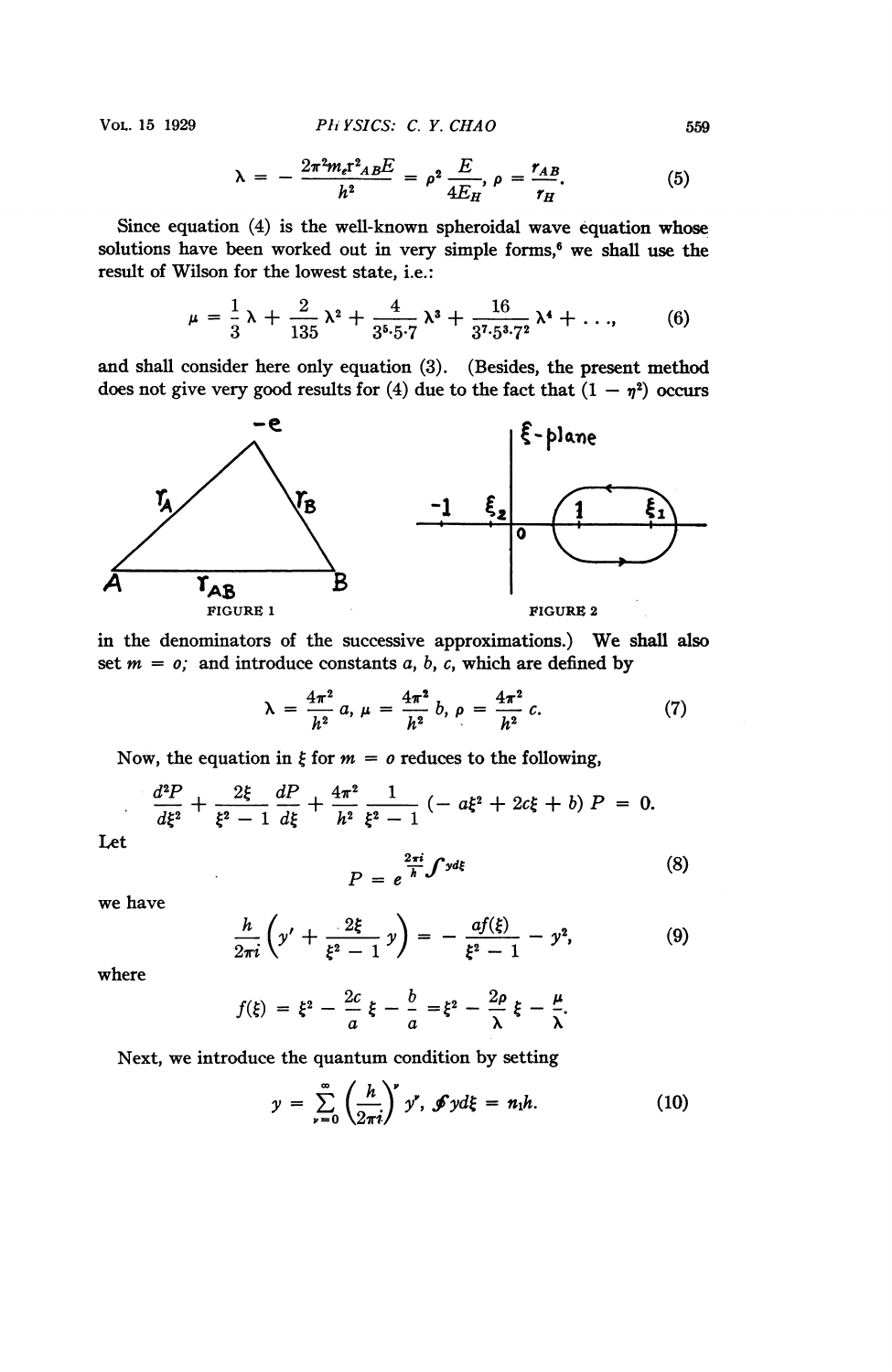Substituting the above expression of y into (9), we have  
\n
$$
\frac{h}{2\pi i} \left[ y'_0 + \frac{h}{2\pi i} y'_1 + \ldots + \frac{2\xi}{\xi^2 - 1} \left( y_0 + \frac{h}{2\pi i} y_1 + \ldots \right) \right]
$$
\n
$$
= -\frac{af(\xi)}{\xi^2 - 1} - \left( y_0 + \frac{h}{2\pi i} y_1 + \ldots \right)^2. \quad (11)
$$

Taking only the terms independent of  $h$ , we get for the approximation  $(0)$ ,

$$
= -\frac{af(\xi)}{\xi^2 - 1} - \left(y_0 + \frac{h}{2\pi i} y_1 + \dots \right)^2.
$$
 (11)  
the terms independent of *h*, we get for the approximation (0  

$$
y_0 = \sqrt{\frac{-af(\xi)}{\xi^2 - 1}}, \quad \oint \sqrt{\frac{-af(\xi)}{\xi^2 - 1}} d\xi = n_1 h,
$$
 (12)  
isely the result of the old quantum theory.

which is precisely the result of the old quantum theory.

Using the above expression for  $y_0$ , and equating the first powers of h in (11), we get, for approximation (1),

$$
y_1 = -\frac{1}{2y_0} \left\{ y_0' + \frac{2\xi}{\xi^2 - 1} y_0 \right\} = -\frac{1}{2} \left\{ \frac{\xi}{\xi^2 - 1} + \frac{a\xi - c}{af(\xi)} \right\}.
$$
 (13)

To find a suitable contour of integration, we first notice that  $a$  and  $c$ are both positive; we have also from (6), that  $b > 0$ . This corresponds, in the old quantum theory, to the case  $\sqrt{\frac{b}{a}} \leq \eta \leq 1$ , which gives a possible equilibrium state for  $m = 0$  as mentioned in Pauli's paper. Hence we have two roots for the equation  $af(\xi) = a\xi^2 - 2c\xi - b = 0$ , which are  $\xi_1 > 0$ ,  $\xi_2 < 0$ ; and we take a contour as shown in figure 2.

Performing the integration of  $\oint y_1 d\xi$  we have

$$
\mathcal{J}y_1d\xi = -\frac{1}{2}\mathcal{J}\left\{\frac{\xi}{\xi^2-1}+\frac{a\xi-c}{af(\xi)}\right\}d\xi = -\pi i. \qquad (14)
$$

Therefore, in approximation (1), we have the following solution of the equation in  $\xi$ ,

$$
\mathscr{F}y d\xi = \mathscr{F}\sqrt{\frac{-af(\xi)}{\xi^2-1}} d\xi - \frac{h}{2\pi i} (\pi i) = n_1 h,
$$

or

$$
\oint \sqrt{\frac{-af(\xi)}{\xi^2 - 1}} d\xi = \frac{h}{2}
$$
 (15)

for the lowest state.

By a similar treatment of the equation in  $\eta$ , we can get

 $\bullet$ 

$$
\mathscr{J}\sqrt{\frac{a\eta^2-b}{1-\eta^2}}\,d\eta=\frac{h}{2}.\tag{16}
$$

But we shall use (6) and (15) at present. In order to evaluate three constants, an extra condition is introduced by taking the minimum energy of the whole system.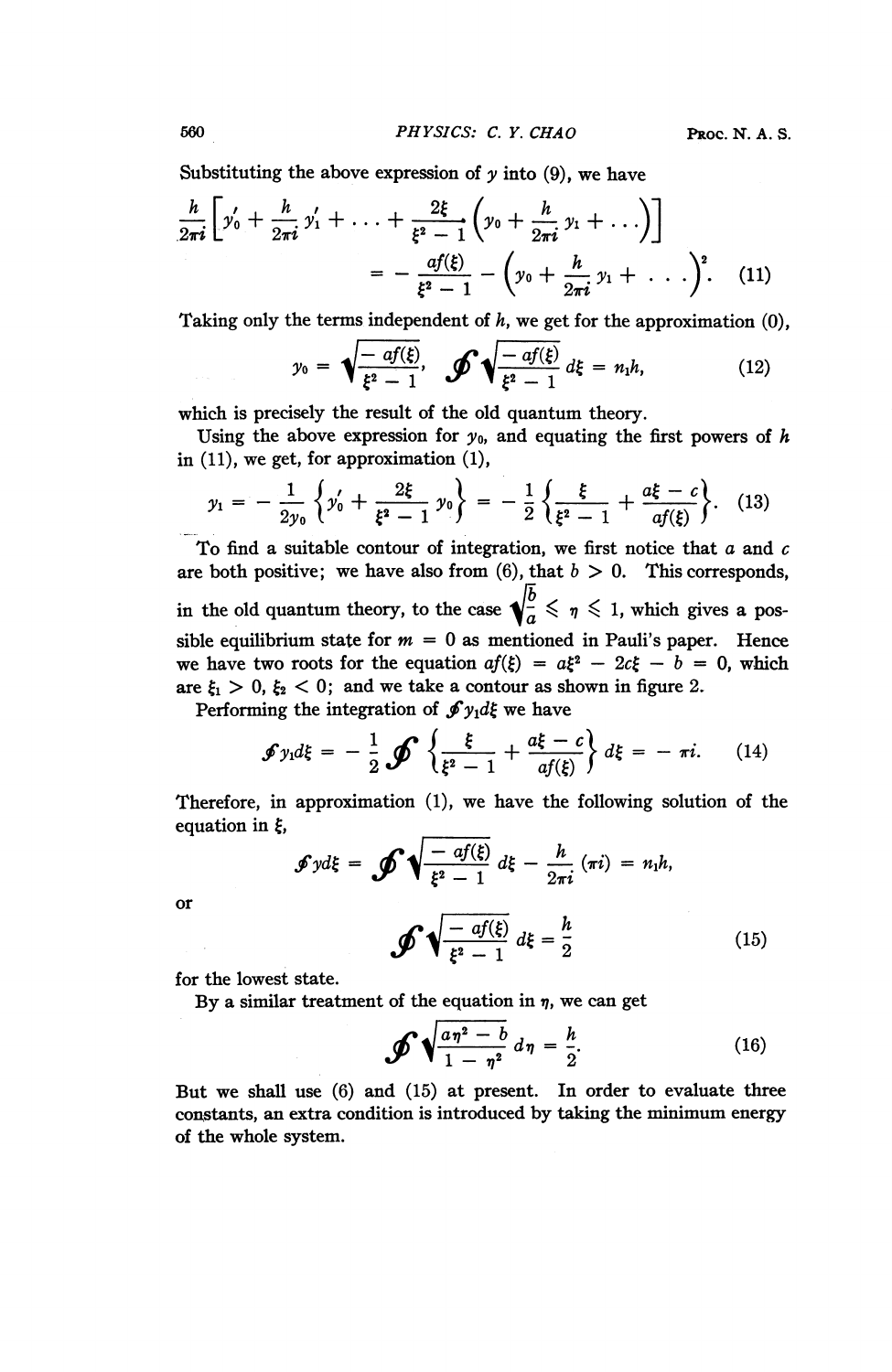The integral in (15) can be evaluated exactly by standard transformations, but the following method is simpler.

Let

$$
\xi = \xi_1 \cos^2 \theta + \sin^2 \theta,
$$

then

then  
\n
$$
\xi = \xi_1 \cos^2 \theta + \sin^2 \theta,
$$
\n
$$
J_1 = \mathcal{J} \sqrt{\frac{-af(\xi)}{\xi^2 - 1}} d\xi = 2\sqrt{a} \int_1^{\xi_1} \sqrt{\frac{(\xi_1 - \xi)(\xi - \xi_2)}{(\xi - 1)(\xi + 1)}} d\xi
$$
\n
$$
= 4\sqrt{a}(\xi_1 - \xi_2) \sqrt{\alpha \beta} \int_0^{\frac{\pi}{2}} (1 - \alpha \sin^2 \theta)^{\frac{1}{2}} (1 - \beta \sin^2 \theta)^{-\frac{1}{2}} \sin^2 \theta d\theta
$$

where

$$
\alpha = \frac{\xi_1 - 1}{\xi_1 - \xi_2}, \quad \beta = \frac{\xi_1 - 1}{\xi_1 + 1}.
$$

Since  $\alpha$  and  $\beta$  are small, we can expand  $(1 - \alpha \sin^2 \theta)^{\frac{1}{2}}(1 - \beta \sin^2 \theta)^{-\frac{1}{2}}$ in series and integrate term by term, the series is found to converge pretty rapidly. Hence:

$$
J_1 = \oint y_0 d\xi = h \sqrt{\lambda} ( \xi_1 - \xi_2 ) \sqrt{\alpha \beta} \left\{ \frac{1}{2} - (\alpha - \beta) \left[ \frac{3}{16} + \frac{5}{128} (\alpha + 3\beta) + \frac{35}{2048} (\alpha^2 + 2\alpha\beta + 5\beta^2) + \frac{63}{32770} (5\alpha^3 + 9\alpha^2\beta + 15\alpha\beta^2 + 35\beta^3) + \dots \right] \right\} = \frac{h}{2} + (n_1 h). \quad (17)
$$

We shall determine the lowest state of  $H_2^*$  by (6) and (17). For a given value of  $\lambda$ , we can evaluate  $\mu$  from (6). The corresponding value of  $\rho$  can only be obtained by trying different values of  $(2\rho/\lambda)$  in equation (17). In this way, we get the values of  $(2\rho/\lambda)_0$  for different  $\lambda$ 's, which are listed in the table. Knowing  $\lambda$  and  $\rho$ , we can calculate the total energy  $E^*$  immediately.

$$
\frac{E^*}{E_H} = \frac{4\lambda}{\rho^2} - \frac{2}{\rho} \tag{18}
$$

The above calculation, however, gives  $(E^*/E_H)$  too high, hence approximation (2) is made as follows:

Taking the terms involving  $h^2$  in (11), and substituting for  $y_0$  and  $y_1$ , the expressions in (12) and (13), we have:

$$
\mathcal{F} y_2 d\xi = \mathcal{F} \frac{1}{2y_0} \left\{ -\frac{2\xi}{\xi^2 - 1} y_1 - y_1^2 - y_1' \right\} d\xi
$$
  
= 
$$
\mathcal{F} \left[ -\frac{1}{8\{-af(\xi)\}^{1/2} (\xi^2 - 1)^{1/2}} + \frac{4ac\xi - 3a^2 + 6ab + 5c^2}{8a\{-af(\xi)\}^{1/2} (\xi^2 - 1)^{1/2}} - \frac{10(abc + c^2)\xi + 5(b - a)(ab + c^2)}{8a\{-af(\xi)\}^{1/2} (\xi^2 - 1)^{1/2}} \right] d\xi. \quad (19)
$$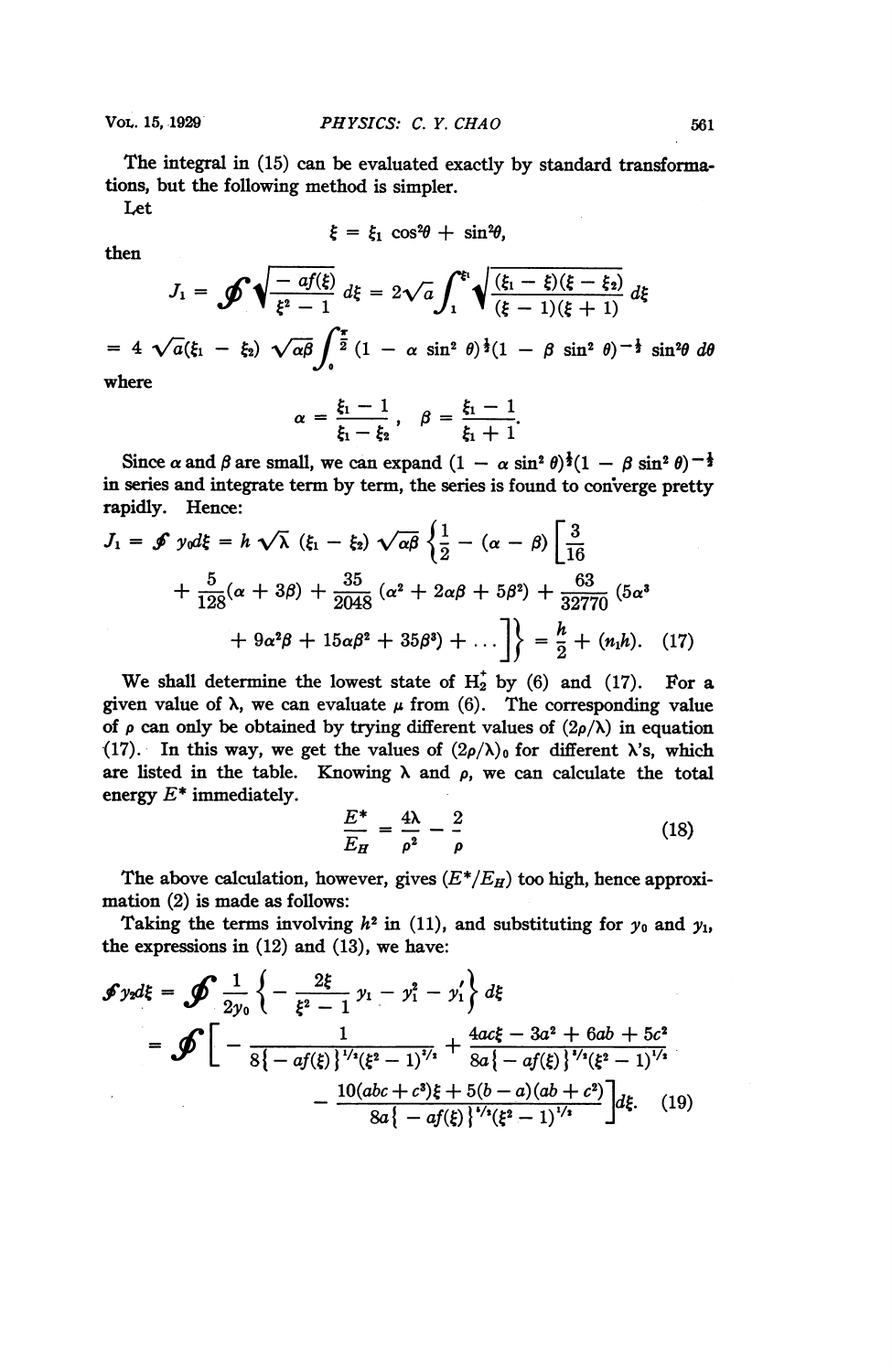Since we know that

Since we know that  
\n
$$
\oint \frac{dx}{\{- (x - x_1)(x - x_2)(x - x_3)(x - x_4) \}^{1/2}}
$$
\n
$$
= 2 \int_{x_2}^{x_1} \frac{dx}{\{\frac{1}{2}\}^{1/2}} = \frac{4}{\{(x_1 - x_3)(x_2 - x_4) \}^{1/2}} K(k), \quad (20)
$$
\nwhere

$$
x_1 > x_2 > x_3 > x_4, k^2 = \frac{(x_1 - x_2)(x_3 - x_4)}{(x_1 - x_3)(x_2 - x_4)},
$$

and that the different terms of  $y_2$  in (19) are the derivatives of  $\{(-\xi^2 + \alpha\xi + \beta)$   $(\xi^2 - \gamma^2)\}^{-1/2}$  with respect to  $\alpha$ ,  $\beta$  or  $\gamma$ , multiplied by constant coefficients, we set up the correspondence  $\xi_1 \sim x_1$ ,  $\gamma \sim x_2$ ,  $\xi_2 \sim x_3$ ,  $-\gamma \sim x_4$ . We then get the different terms in (19) by suitable differentiations of (20). Furthermore, in the result so obtained, we notice that  $k^2 = (\xi_1 - 1)(\xi_2 + 1)/2(\xi_1 - \xi_2)$ . Now this quantity is small, hence we can expand  $K(k)$  and  $E(k)$  in series and neglect the high powers of  $(k^2)$ . In this way, we arrive at the following result:

$$
\frac{h^2}{4\pi^2} \oint y_2 d\xi = \frac{h}{64\sqrt{2\lambda}k_1^2} \left\{ \frac{3}{X} + \frac{2}{X^3} \right\} \n+ \frac{h \cdot 3\rho^2}{4\sqrt{2\lambda}^{1/2}k_1^2} \frac{1}{X^5} + \frac{h(5\rho^2 + 6\lambda\mu - 3\lambda^2)}{32\sqrt{2\lambda}^{1/2}k_1^2} \left\{ \frac{1}{X^5} + \frac{6}{X^5} \right\} \n- \frac{h \cdot 5(\lambda\mu + \rho^2)\rho^2}{24\sqrt{2\lambda}^{1/2}k_1^2} \left\{ \frac{15}{8X^7} + \frac{105}{4X^9} \right\} \n+ \frac{h \cdot 5(\lambda - \mu)(\lambda\mu + \rho^2)}{24\sqrt{2\lambda}^{1/2}k_1^2} \left\{ \frac{9}{32X^5} + \frac{15}{8X^7} + \frac{105}{8X^9} \right\}, \quad (21)
$$

where

$$
X = (\xi_1 - \xi_2)^{\frac{1}{2}} , \quad k_1^2 = 1 - k^2.
$$

In approximation (2), the quantum condition now becomes

$$
\Delta = (\xi_1 - \xi_2)^2, \quad k_1 = 1 - k^2.
$$
  
In approximation (2), the quantum condition now becomes  

$$
J_1 = \oint y_0 d\xi = \frac{h\sqrt{\lambda}}{2\pi} \oint \sqrt{\frac{-f(\xi)}{\xi^2 - 1}} d\xi = \frac{h}{2} + \frac{h^2}{4\pi^2} \oint y_2 d\xi + (n_1 h). \quad (22)
$$

| $(2\rho/\lambda)_0$<br>λ<br>1.986<br>1.200 | $\Delta(J_1/h)$ | $\Delta(2\rho/\lambda)$ | ρ         | $4\lambda/\rho^2$ |          |           |
|--------------------------------------------|-----------------|-------------------------|-----------|-------------------|----------|-----------|
|                                            |                 |                         |           |                   | $2/\rho$ | $E^*/E_H$ |
|                                            | 0.1190          | 0.302                   | 1.372     | 2.550             | 1.459    | 1.091     |
| 1.900<br>1.721                             | 0.0983          | 0.198                   | 1.823     | 2.287             | 1.097    | 1.190     |
| 1.646<br>2.200                             | 0.0915          | 0.172                   | $2.000 -$ | 2.200             | 1.000    | 1.200     |
| 2.500<br>1.583                             | 0.0871          | 0.154                   | 2.171     | 2.121             | 0.921    | 1.200     |
| 4.000<br>1.374                             | 0.0703          | 0.102                   | 2.952     | 1.836             | 0.678    | 1.158     |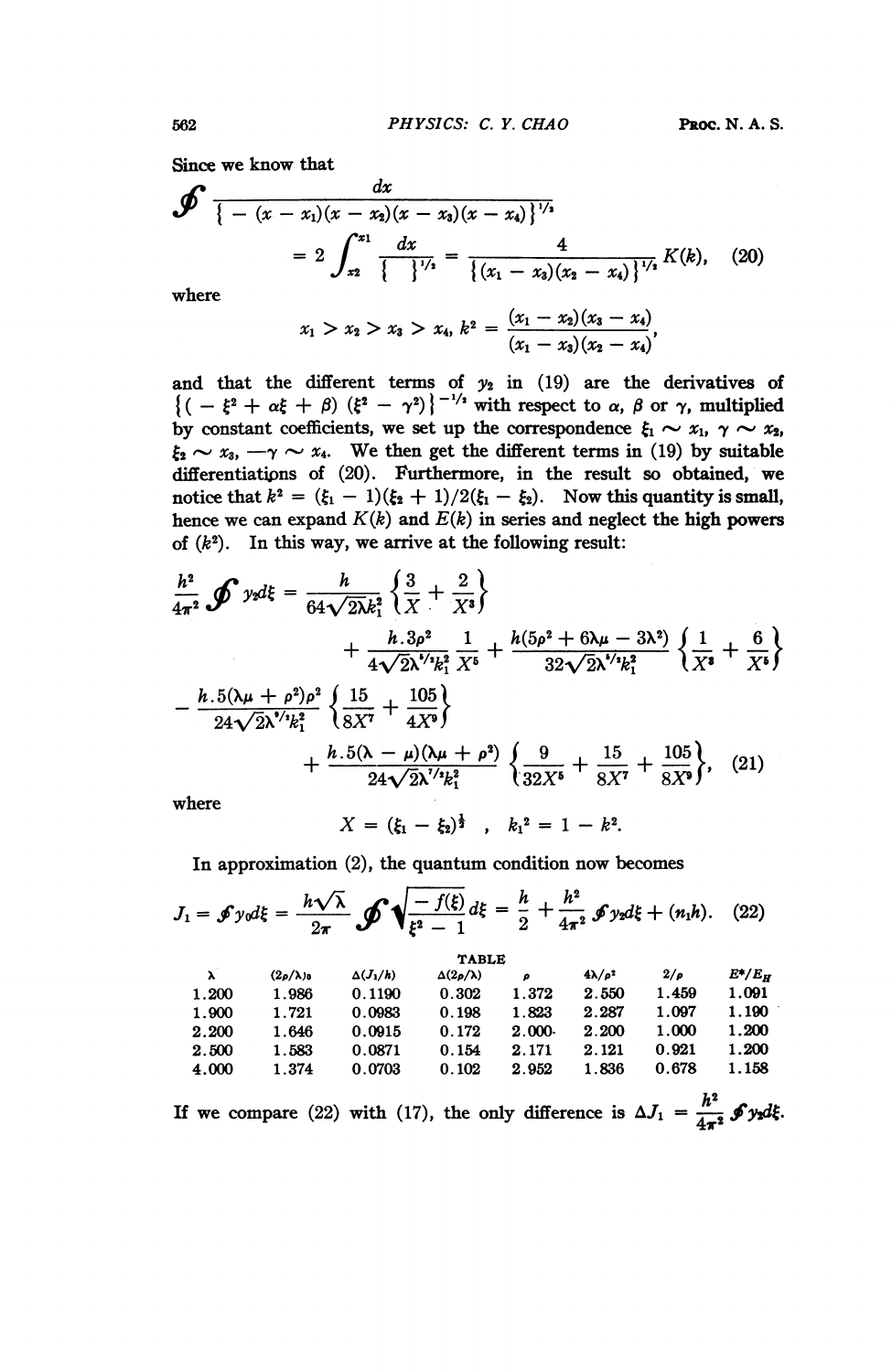This  $\Delta J_1$  would introduce an increment  $\Delta(2\rho/\lambda)$  in  $2\rho/\lambda$ . If  $\Delta J_1$  is not too large, we can assume that  $\Delta(2\rho/\lambda)$  is proportional to  $\Delta J_1$  for each set of values  $(\lambda,\mu)$  and so interpolate the value of  $2\rho/\lambda$ . Using  $\lambda$ ,  $\mu$  and  $\rho_0$  in (21), we calculate  $\Delta J_1$  and then  $\Delta(2\rho/\lambda)$ ; the result is shown in the table. In the calculation of  $\Delta J_1$  we only use  $\rho_0$ , this introduces a small error; however, we do not apply further correction.

The above values are plotted, and a solid curve is drawn through them; for comparison, Burrau's result is given in a dotted line (Fig. 3). Our minimum occurs at  $\rho = 2.08$ ,  $E^*/E_H = 1.201$  (or 0.04 volts higher than his). The present result therefore agrees with the experimental value within the limits of error;<sup>7</sup> however, this is perhaps fortuitous.



FIGURE <sup>3</sup>

In connection with half-quantum numbers, we will also consider the adiabatic transition in the gradual separation of the two nuclei. From (22) and (21) we see that the quantum condition for  $\xi$  can be written:

$$
\lambda^{1/2} \oint \sqrt{\frac{-f(\xi)}{\xi^2 - 1}} d\xi + \lambda^{-1/2} f_1 + \lambda^{-1/2} f_2 + \ldots = 2\pi \left(\frac{1}{2} + n_1\right). \tag{23}
$$

Similarly, we have for  $\eta$ ,

Similarly, we have for 
$$
\eta
$$
,  
\n
$$
\lambda^{1/2} \oint \sqrt{\frac{\eta^2 - \mu/\lambda}{1 - \eta^2}} d\eta + \lambda^{-1/2} g_1 + \lambda^{-1/2} g_2 + \ldots = 2\pi \left(\frac{1}{2} + n_2\right).
$$
 (24)

When  $\rho \longrightarrow \infty$ ,  $4\lambda/\rho^2$  must remain finite since it represents the elec-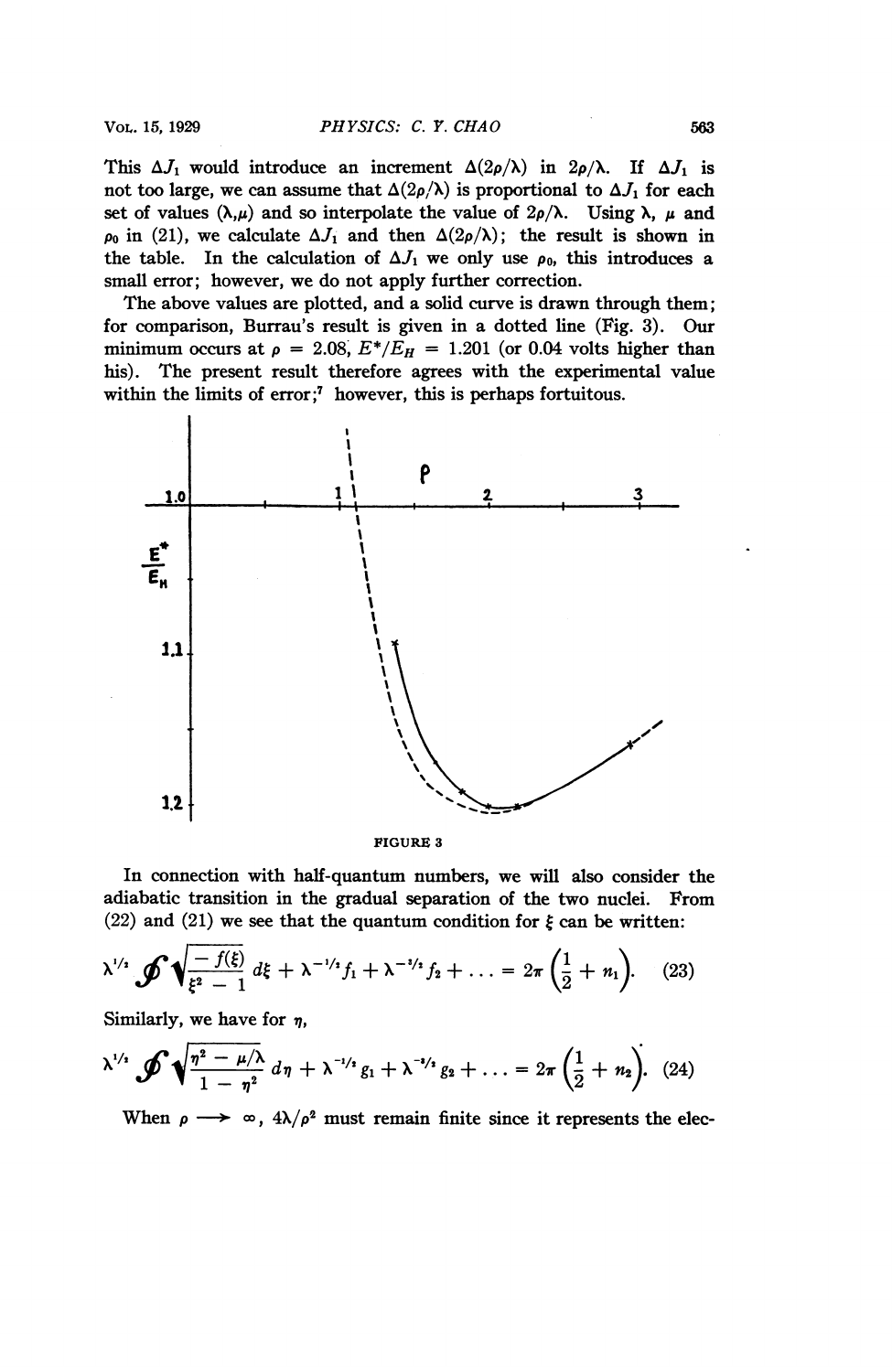tronic part of energy, so  $\sqrt{\lambda} \longrightarrow \infty$ . In order to have the left side of (24) finite, we must have  $\mu/\lambda \longrightarrow 1$ . Hence, as  $\rho \longrightarrow \infty$ ,  $\rho/\lambda \longrightarrow 0$  and  $\mu/\lambda \longrightarrow 1$ , and so  $f_1, f_2, \ldots, g_1 \ldots$  are all bounded, it follows that we have only to consider the first term in (23) and (24).

Since  $\mu/\lambda = k_0^2 \longrightarrow 1$ , from (24) we have

$$
\sqrt{\lambda} \oint \sqrt{\frac{\eta^2 - k_0^2}{1 - \eta^2}} d\eta = 2 \left\{ E(k_0) - k_0^2 K(k_0') \right\} \sqrt{\lambda} = \frac{\pi}{2} k_0'^2 \sqrt{\lambda}
$$

$$
= \frac{\pi(\lambda - \mu)\sqrt{\lambda}}{2\lambda} = \frac{\pi(\lambda - \mu)}{2\sqrt{\lambda}} = \pi(1 + 2n_2). \quad (25)
$$

Since  $2\rho/\lambda \longrightarrow 0$ ,  $\mu/\lambda \longrightarrow 1$ , from (23) we have

$$
\sqrt{\lambda} \oint \sqrt{\frac{-f(\xi)}{\xi^2 - 1}} d\xi = 2 \sqrt{\lambda} \int_1^{\xi_1} \sqrt{\frac{(\xi_1 - \xi)(\xi - \xi_2)}{(\xi - 1)(\xi + 1)}} d\xi
$$
  
=  $2 \sqrt{\lambda} \int_1^{\xi_1} \sqrt{\frac{\xi_1 - \xi}{\xi - 1}} d\xi = 2 \sqrt{\lambda} \left\{ -(1 - \xi_1) \tan^{-1} \sqrt{\frac{\xi - 1}{\xi_1 - \xi}} \right\}_1^{\xi_1}$   
=  $\sqrt{\lambda} (\xi_1 - 1) \pi = \sqrt{\lambda} \left\{ \frac{\rho}{\lambda} + \sqrt{\frac{\mu}{\lambda}} - 1 \right\} \pi = \pi (1 + 2n_1).$  (26)

Let  $\lambda - \mu = \lambda \delta$ ; from (25) and (26) we have

$$
\frac{\lambda - \mu}{\sqrt{\lambda}} = \frac{\lambda \delta}{\sqrt{\lambda}} = \sqrt{\lambda} \delta = 2(1 + 2n_2),
$$
  

$$
\sqrt{\lambda} \left\{ \frac{\rho}{\lambda} + \sqrt{\frac{\mu}{\lambda}} - 1 \right\} = \sqrt{\lambda} \left\{ \frac{\rho}{\lambda} + (1 - \delta)^{\frac{1}{2}} - 1 \right\}
$$
  

$$
= \sqrt{\lambda} \left\{ \frac{\rho}{\lambda} - \frac{1}{2} \delta \right\} = (1 + 2n_1),
$$

$$
\therefore \frac{\rho}{\sqrt{\lambda}} = \frac{1}{2} \sqrt{\lambda} \delta + (1 + 2n_1) = (1 + 2n_2) + (1 + 2n_1) = 2 (1 + n_1 + n_2),
$$
  

$$
\therefore E^* \div 4\lambda = 1
$$
 (37)

$$
\frac{E^*}{E_H} \doteq \frac{4\lambda}{\rho^2} = \frac{1}{(1 + n_1 + n_2)^2} \tag{27}
$$

Equation (27) gives the adiabatic transition of the energy levels when  $H_2^+$  is dissociated into a nucleus and a H-atom.

In conclusion, the following points are to be mentioned. The restricted old quantum theory does not even give the approximate result; two halfquantum numbers are introduced in the approximation (1) by the polynomial method, i.e.,  $(1/2, 1/2, 0)$  for the lowest state; this gives a fairly good energy value but a nuclear distance which is too big. (Niessen used the quantum numbers  $(0, \frac{1}{2}, 1)$ .) The present method gives results very close to those of Burrau for the lowest state; moreover, it can be applied